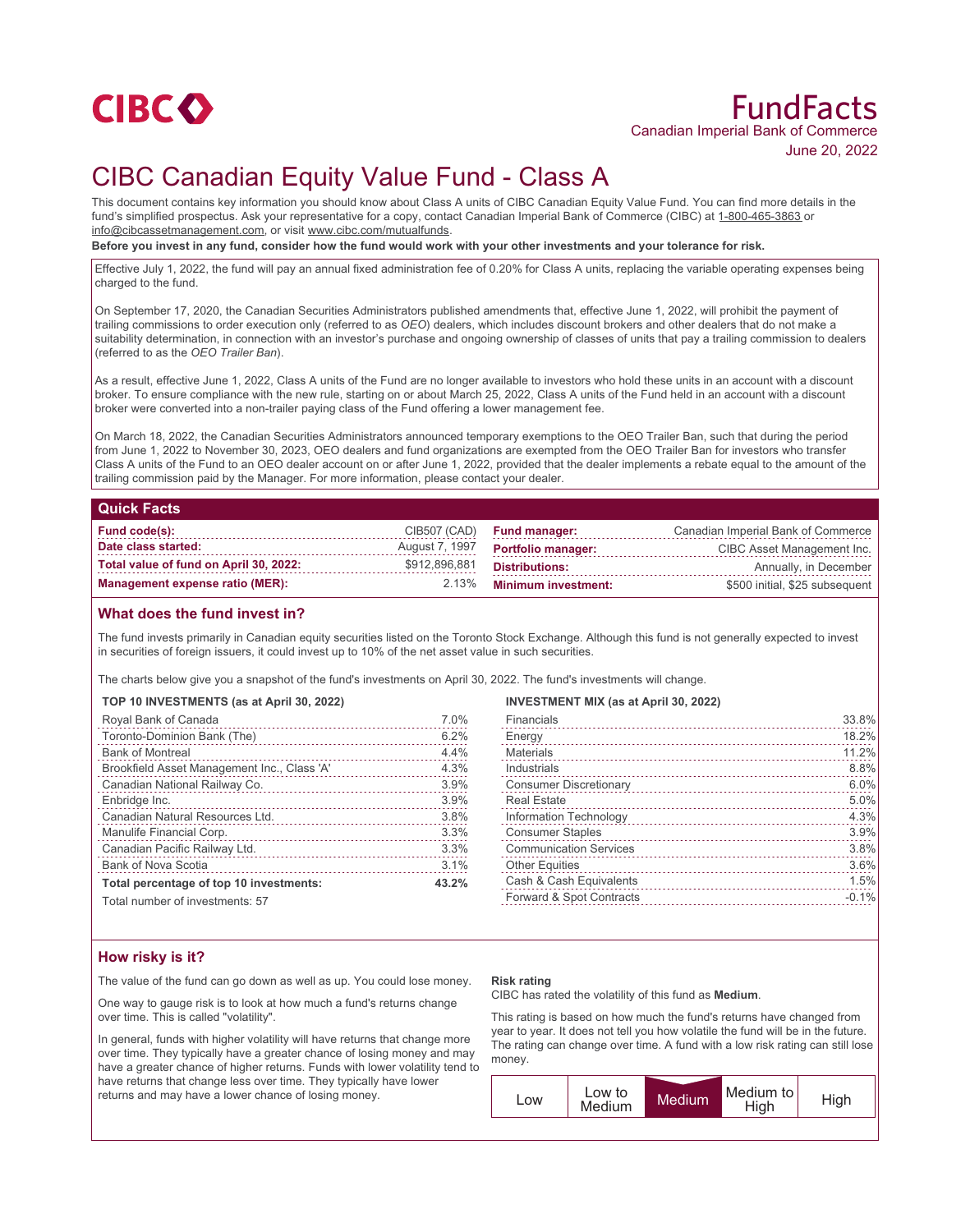## **FundFacts**

For more information about the risk rating, refer to *Investment Risk Classification Methodology* under *Specific Information About Each of the Mutual Funds Described in this Document* in the fund's simplified prospectus. For more information about specific risks that can affect the fund's returns, refer to the simplified prospectus under the section *What are the Risks of Investing in the Fund?* for the fund.

#### **No guarantees**

Like most mutual funds, this fund does not have any guarantees. You may not get back the amount of money you invest.

## **How has the fund performed?**

This section tells you how Class A units of the fund have performed over the past 10 years. Returns are after expenses have been deducted. These expenses reduce the fund's returns.

#### **YEAR-BY-YEAR RETURNS**

This chart shows how Class A units of the fund performed in each of the past 10 calendar years. Class A units dropped in value in 3 of the 10 years. The range of returns and change from year to year can help you assess how risky the fund has been in the past. It does not tell you how the fund will perform in the future.



#### **BEST AND WORST 3-MONTH RETURNS**

This table shows the best and worst returns for Class A units of the fund in a 3-month period over the past 10 calendar years. The best and worst 3-month returns could be higher or lower in the future. Consider how much of a loss you could afford to take in a short period of time.

|                    | <b>Return</b> | $\parallel$ 3 months ending | If you invested \$1,000 at the beginning of the period |
|--------------------|---------------|-----------------------------|--------------------------------------------------------|
| <b>Best return</b> |               | 12.8%   January 31, 2021    | Your investment would rise to \$1,128                  |
| Worst return       | $-23.9\%$     | March 31, 2020              | Your investment would drop to \$761                    |

#### **AVERAGE RETURN**

The annual compounded return of Class A units of the fund was 5.5% over the past 10 years. If you had invested \$1,000 in the fund 10 years ago, your investment would be worth \$1,712 as at April 30, 2022.

| Who is this fund for?                                                                                                              | A word about tax                                                                                                                                                                                                                                                                                     |  |
|------------------------------------------------------------------------------------------------------------------------------------|------------------------------------------------------------------------------------------------------------------------------------------------------------------------------------------------------------------------------------------------------------------------------------------------------|--|
| Investors who:<br>• are seeking long-term growth through capital appreciation; and<br>• are investing for the medium to long term. | In general, you will have to pay income tax on any money you make on a<br>fund. How much you pay depends on the tax laws where you live and<br>whether or not you hold the fund in a registered plan such as a<br>Registered Retirement Savings Plan (RRSP) or a Tax-Free Savings<br>Account (TFSA). |  |
|                                                                                                                                    | Keep in mind that if you hold your fund in a non-registered plan, fund<br>distributions are included in your taxable income, whether you receive<br>them in cash or have them reinvested.                                                                                                            |  |

## **How much does it cost?**

The following tables show the fees and expenses you could pay to buy, own, and sell Class A units of the fund. The fees and expenses - including any commissions - can vary among classes of a fund and among funds. Higher commissions can influence representatives to recommend one investment over another. Ask about other funds and investments that may be suitable for you at a lower cost.

#### **1. SALES CHARGES**

There are no sales charges payable when you buy, switch, or sell units of the fund through CIBC Securities Inc. or CIBC Investor Services Inc. You may pay sales charges if you purchase units of the fund through another firm.